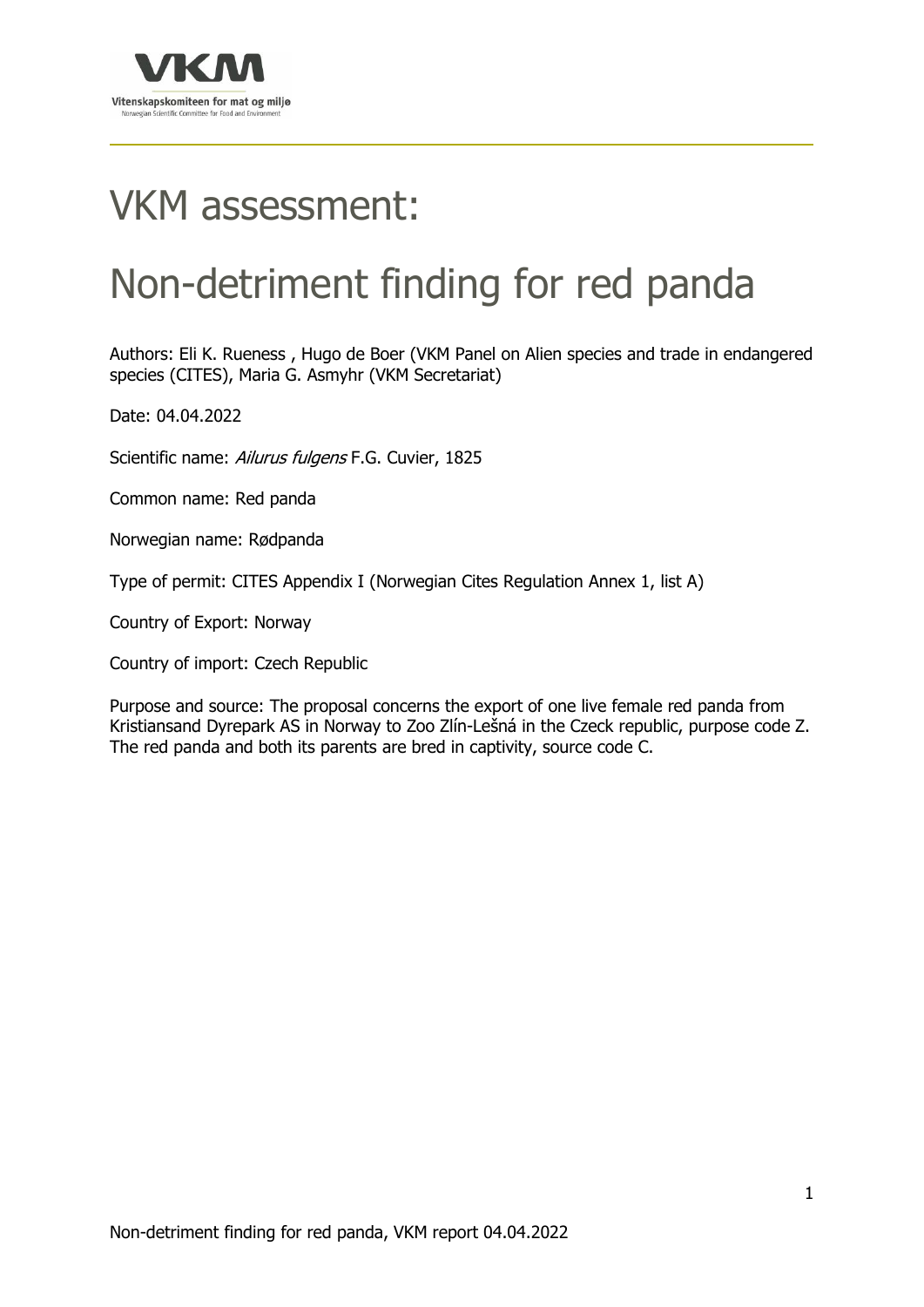

Appendix I species bred in captivity are traded as if they were Appendix II species (Norwegian Cites Regulation Annex 1, list B) with the requirement to establish that exports are not detrimental to the survival of wild populations, in compliance with CITES Article IV.

VKM has adopted the definition of detriment, jf. Conf. 16.7 (Rev. CoP17) suggested by the U.S Fish and Wildlife Service Division of Scientific Authority

(https://www.fws.gov/international/pdf/archive/workshop-american-ginseng-cites-nondetriment-findings.pdf), which defines it as:

1. Harvest that is not sustainable.

2. Harvest that harm the status of the species in the wild.

3. Removal from the wild that results in habitat loss or destruction, or that interferes with recovery efforts for a species.

## **Conclusion:**

VKM concludes that the export of one red panda bred in captivity will not be detrimental to the survival of the species.

The conclusion is based on the following factors:

- The individual and both of its parents are bred in captivity and the import will not have any harmful effect on the conservation status of the species.
- Zoos play a role in international conservation efforts for red pandas.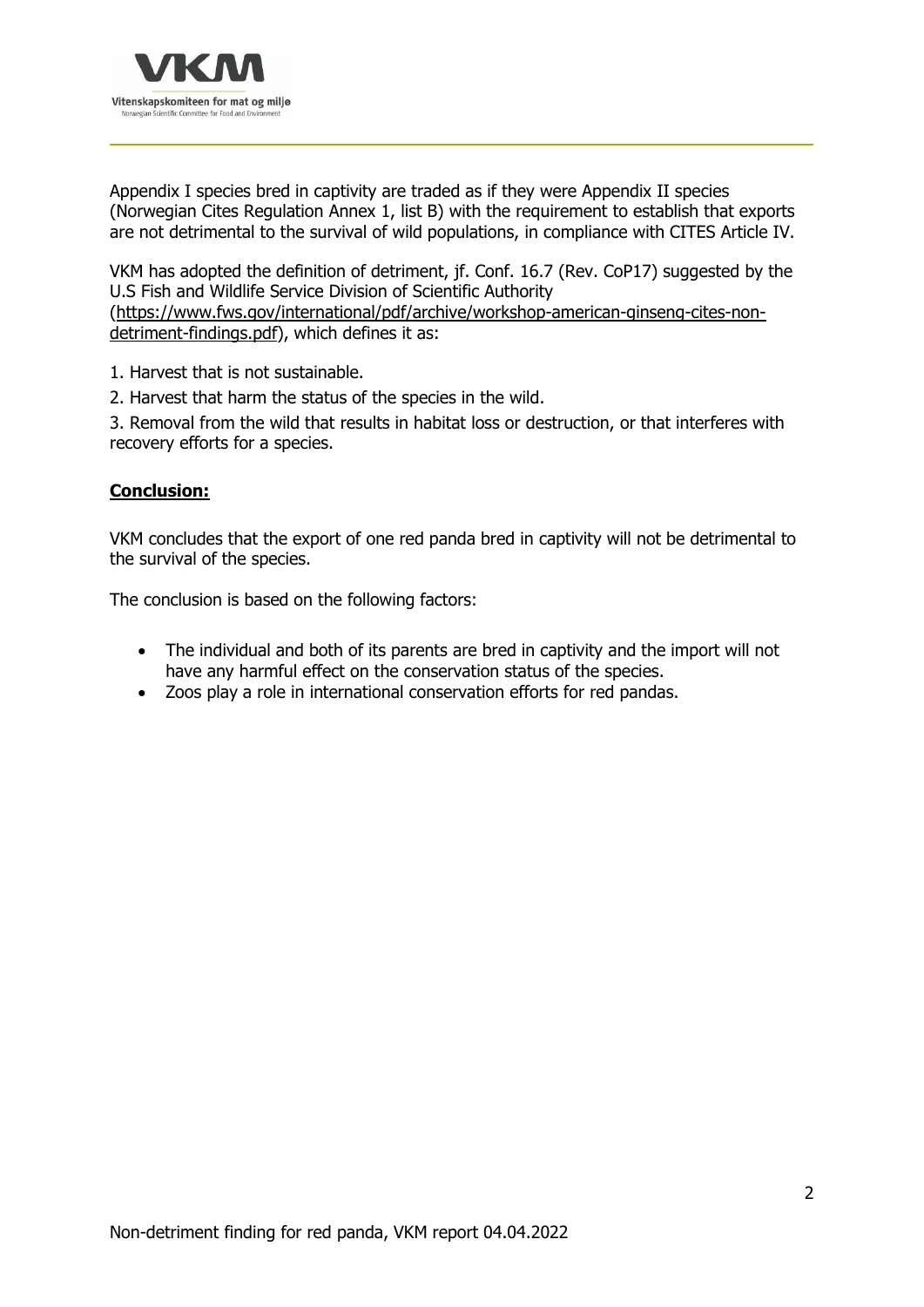

## **1. Biological Information**

## **Distribution**

The red panda is found in Bhutan, China, India, Myanmar and Nepal. Its presence in Lao People's Democratic Republic is uncertain. The red panda is restricted to forested areas at altitudes between 2,500 and 4,800 meters above sea level. Its distribution range is disjunct and populations inhabiting different parts of the Tibetan Plateau are fully separated and genetically differentiated. Division into two species has been proposed (Groves, 2011).

## Life history

Red pandas reach maturity at 1.5 years of age and females will normally have 1-2 offspring per year. The average life expectancy is 10 years (12-14 in captivity). The species is not adaptable to rapid environmental changes (Gatson et al., 2015).

## Role in the ecosystem

The diet of the red panda consists of 98% bamboo. It builds nests in the canopy and is mainly tree living. The main predator is snow leopard (*Panthera uncia*).

## **2. Population status and trend**

The population is fragmented and decreasing. The population size is unknown (Glatson et al., 2015).

## **3. Conservation status**

IUCN: Endangered (Glatson et al., 2015). Due to rapid population decline, the species was uplisted from Vulnerable since the last assessment in 2008.

## **4. Threats/causes of extinction**

The main threat to red pandas is habitat loss caused by deforestation, ruining nesting spots and the bamboo understorey it relies on for food. Poaching for meat and pelts and capturing of animals for illegal pet trade are threats in parts of the range, particularly in Myanmar (Glatson et al., 2015).

## **5. Conservation and management measures**

## International legislation

The red panda has been listed on CITES Appendix I since 1995. Before that it was on Appendix II since 1975. It has been listed in the EU Wildlife Trade Regulations Annex A since 1997.

## Conservation measures

Protected areas are established within all of the range states. Protection of habitats is the main priority. A Global Species Management Plan for red pandas includes zoos around the world.